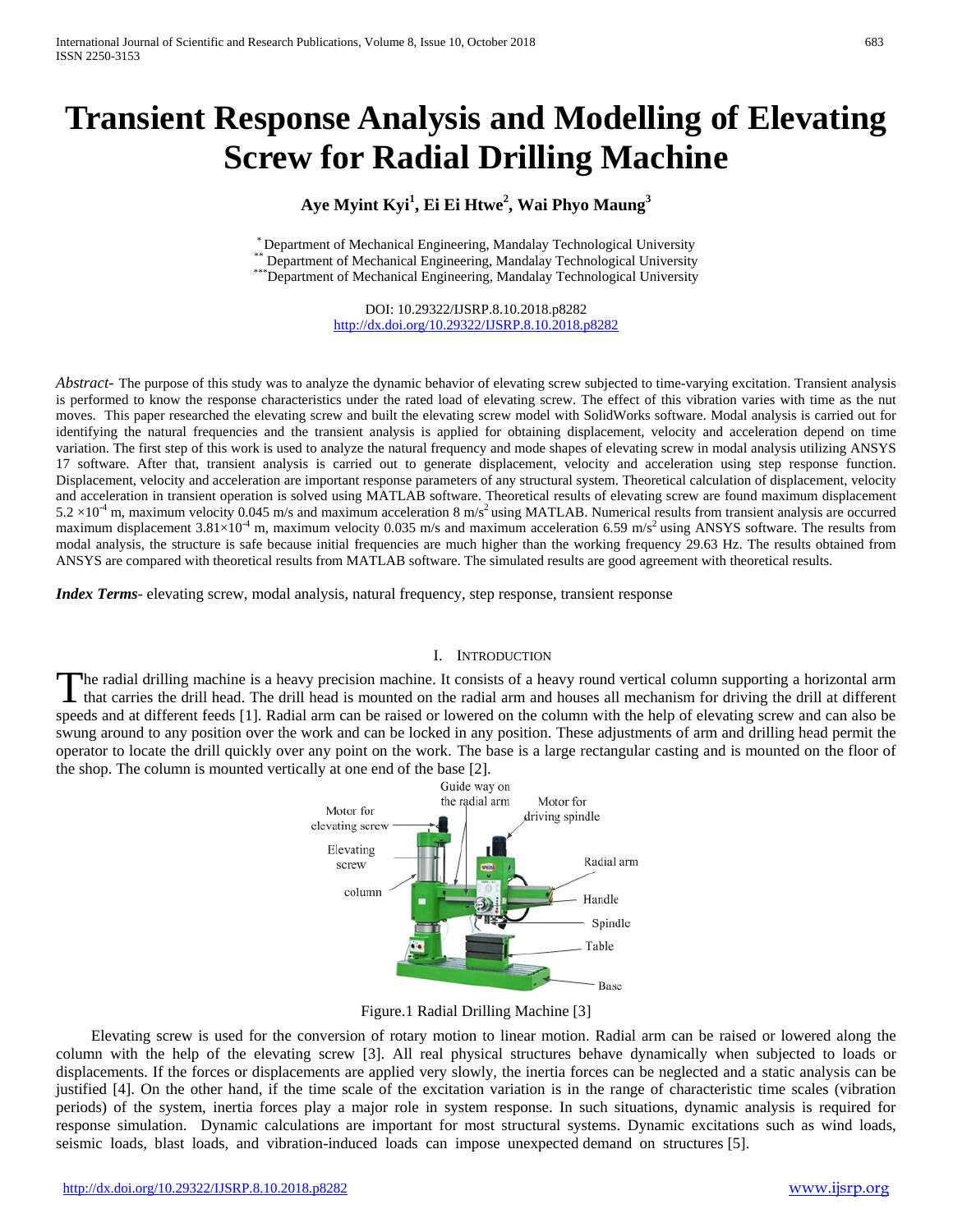#### II. THEORETICAL CALCULATION OF ELEVATING SCREW FOR RADIAL DRILLING MACHINE

When considering the design of elevating screw, materials for screw design is firstly selected. After that, the natural frequency of elevating screw is considered to safe the elevating screw design. Moreover, determination of displacement, velocity and acceleration in transient condition of elevating screw are solved using MATLAB software. Table I shows the parameters considered for design elevating screw for radial drilling machine.

| <b>Technical category</b>   | Dimension   | Unit |
|-----------------------------|-------------|------|
| Model No:                   | NAVIK Z3035 |      |
| Spindle motor power         | 2.2         | kW   |
| Spindle motor speed         | 1430        | rpm  |
| Elevating screw motor power | 1.35        | kW   |
| Elevating screw motor speed | 70          | rpm  |
| Engaged thread height       | 120         | mm   |
| Screw length                | 850         | mm   |
| Outside diameter of screw   | 36          | mm   |
| pitch                       |             | mm   |
| Applied force               | 60602       | N    |

TABLE I DESIGN PARAMETERS CONSIDERED ELEVATING SCREW FOR RADIAL DRILLING MACHINE

# 2.1. Selection of Screw Material

First of all material properties are to be defined. Mild steel, AISI 1035 steel, and alloy steel are chosen for testing material. Among these materials, deformation of AISI 1035 steel is the lowest value than other two materials. So, AISI 1035 steel is suitable material for screw design. The AISI 1035 steel is widely used for manufacturing of screw due to its good machinability and resists heat treatment. The screw is made of AISI 1035 steel with material properties as defined below [6].

| <b>Properties</b> | <b>Mild Steel</b> | AISI 1035 steel | Alloy steel | Unit     |
|-------------------|-------------------|-----------------|-------------|----------|
| Density           | 7800              | 7860            | 7700        | $Kg/m^3$ |
| Young modulus     | 200               | 210             | 205         | GPa      |
| Yield strength    | 180               | 282.68          | 241         | MPa      |
| Tensile strength  | 325               | 550             | 448         | MPa      |

TABLE II PROPERTIES OF MILD STEEL, AISI 1035 STEEL AND ALLOY STEEL

# III. MODAL ANALYSIS OF ELEVATING SCREW

### 3.1. The Basics Theory of Modal Analysi

Modal analysis is determined by the characteristics of the material properties and structure of its own, which has nothing to do with the external excitations. Modal analysis is important in vibration point of view. i.e. Vibrations in body are calculated up to what frequency the elevating screw can sustain the load or Harmonic frequency of the body. It also can be a starting point for another, more detailed, dynamic analysis, such as a transient dynamic analysis, a harmonic response analysis, or a spectrum analysis. The natural frequencies and mode shapes are important parameters in the design of a structure for dynamic loading conditions [7]. Static deflection,

$$
\delta_{\text{st}} = \frac{\text{FL}}{\text{AE}} \tag{1}
$$

The working frequency,

$$
f = \frac{1}{2\pi} \sqrt{\frac{g}{\delta_{st}}} \tag{2}
$$

| CALCULATED RESULTS FOR MODAL ANALYSIS ON THE ELEVATING SCREW |        |       |      |
|--------------------------------------------------------------|--------|-------|------|
| <b>Parameters</b>                                            | Symbol | Value | Unit |
| Static deflection                                            |        | 0.283 | mm   |
| Working frequency                                            |        | 29.63 | Hz   |

TABLE III

Table 3 shows theoretical results of modal analysis on the elevating screw for radial drilling machine.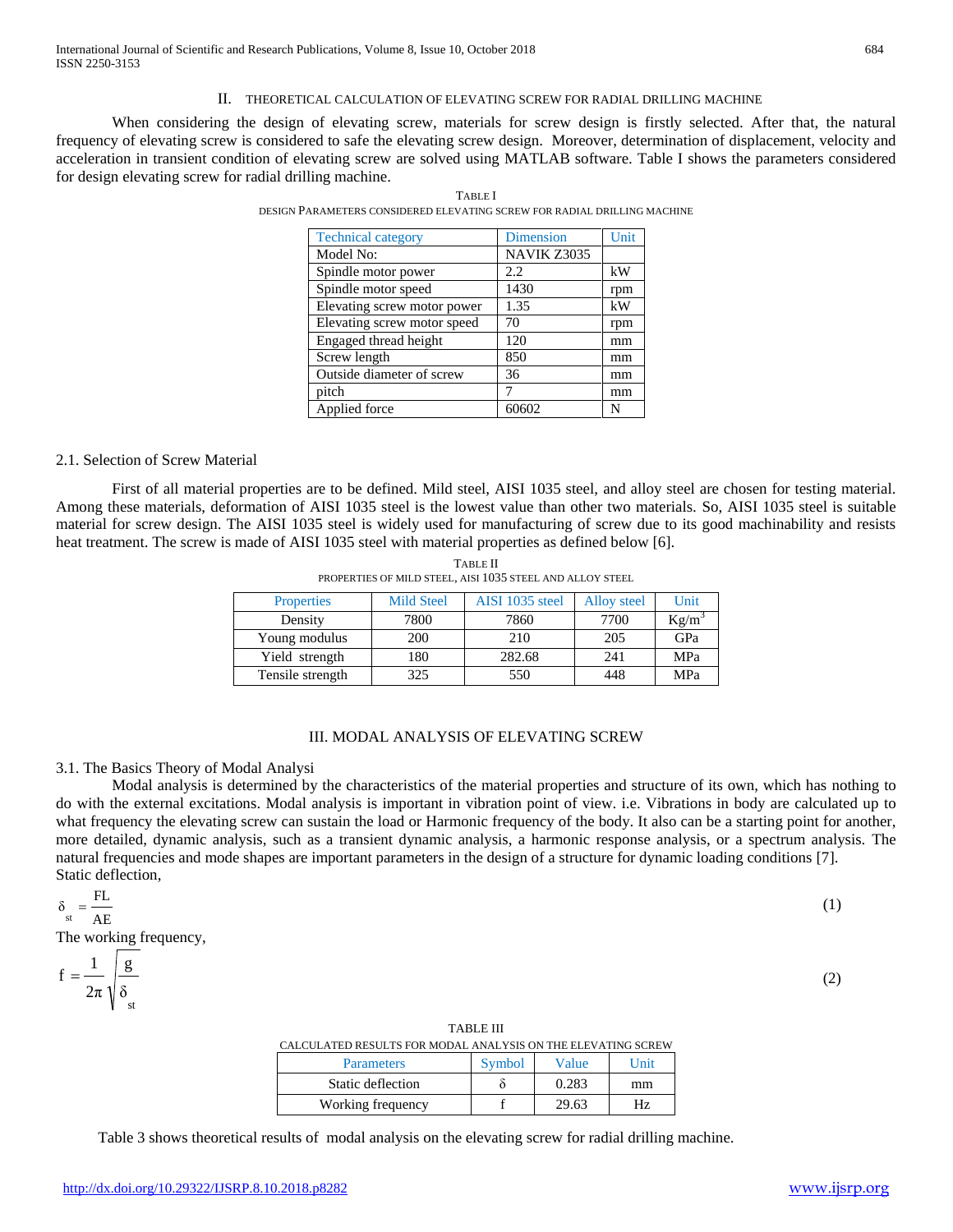3.2. Numerical Result of Modal Analysis on the Elevating Screw

A modal of elevating screw was imported to ANSYS 17 and setting up the boundary conditions for modal analysis. There is only one important boundary fixed support for modal analysis. A modal analysis determines the vibration characteristics (natural frequencies and corresponding mode shapes) of a structure or a machine component. The natural frequencies and mode shapes are used to obtain the transient response by superposition. The numerical results of natural frequencies for global mode shapes are compared with working frequency of elevating screw. The mode shapes obtained must be away from this frequency range so as to make that resonance does not occur.



Figure 2. First Mode Shape and Second Mode Shape for Elevating Screw

Figure 2 shows the natural frequency of first mode shape and second mode shape at total deformation. From the results, the natural frequencies of the elevating screw at first and second mode shape are 73 Hz and 77.24 Hz.



Figure 3. Third Mode Shape and Fourth Mode Shape for Elevating Screw

Figure 3 shows the natural frequency of third mode shape and fourth mode shape at total deformation. From the results, the natural frequencies of the designed elevating screw at third and fourth mode shape are 462.16 Hz and 474.71 Hz.



Figure 4. Fifth Mode Shape and Sixth Mode Shape for Elevating Screw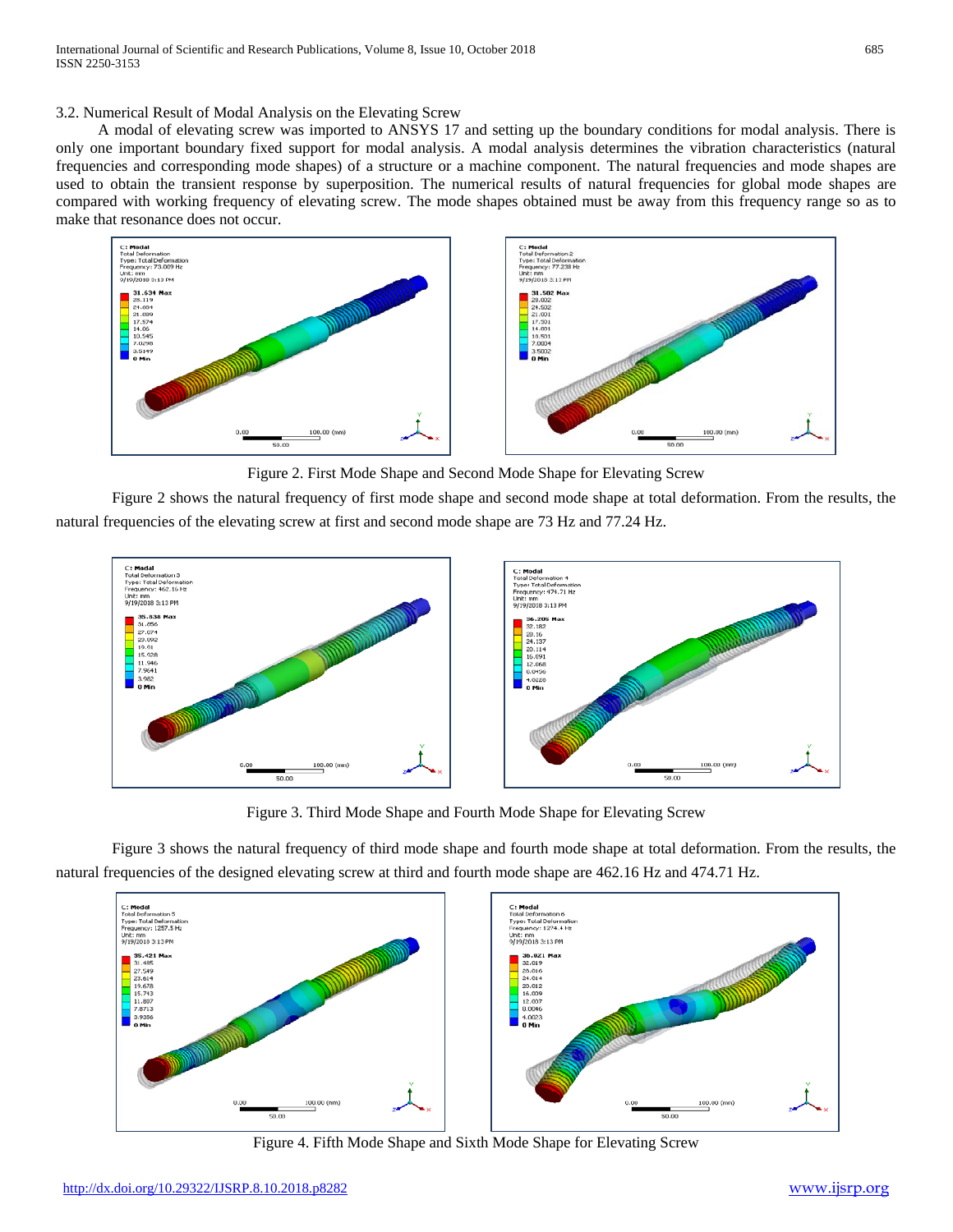Figure 4 shows the natural frequency of fifth mode shape and sixth mode shape at total deformation. From the results, the natural frequencies of the designed elevating screw at fifth and sixth mode shape are 1257.50 Hz and 1274.40 Hz.

| No | Mode shapes | Natural frequency of Elevating Screw (Hz) |
|----|-------------|-------------------------------------------|
|    | $1st$ Mode  | 73.00                                     |
| 2  | $2nd$ Mode  | 77.24                                     |
| 3  | $3rd$ Mode  | 462.16                                    |
|    | $4th$ Mode  | 474.71                                    |
|    | $5th$ Mode  | 1257.50                                   |
| 6  | Mode        | 1274.40                                   |
|    |             |                                           |

TABLE IV NUMERICAL RESULTS FOR MODAL ANALYSIS ON THE ELEVATING SCREW

The present work aims to compare the minimum mode (first mode) frequency from the simulation result of elevating screw. Mode shapes describe the relative position of selected points on a structure for a given vibration mode. Each vibration mode has its unique mode shape, and if the structure is linear the mass normalized mode shapes are supposed to be orthogonal to each other. In first mode shape, the corresponding working frequency of elevating screw is 29.63 Hz and the natural frequency of the elevating screw is 73 Hz. As the working frequency of elevating screw and natural frequency of elevating screw do not match so the elevating screw structural has no tendency of resonance. In all mode shapes, the structure will survive without any deformation.

### IV. TRANSIENT ANALYSIS OF ELEVATING SCREW

4.1. Theoretical calculation of transient condition on the elevating screw

All of the forces applied to the structure are known at each instant in time. This is also a time-response method. In transient analysis, both inertia and damping effects are important. There are three cases in this analysis

- (i) Over damped case  $(\zeta > 1)$
- (ii) Critically damped case  $(\zeta=1)$
- (iii) Under damped case ( $\zeta$  <1)

Damping ratio range for metal structure has 0.02 to 0.04 [12]. Therefore, the design of elevating screw is under damped case. Mode superposition transient dynamic analysis is a method of using the natural frequencies and mode shapes from modal analysis to characterize the dynamic response of a structure in terms of transient excitations. The equation of motion was expressed as follows: (3)

#### $mx^{2} + cx + kx = f(t)$

Where,  $x(t)$ ,  $\dot{x}(t)$ , and  $\dot{x}(t)$  are, respectively, the displacement, velocity and acceleration in the *n* discretized points or degrees of freedom (DOF) in the time domain. m, c and k are mass, dampers and springs. f (t) is a vector (with the same size than  $x$ ) that expresses the force applied on each DOF in the time domain [2]. Mass of elevating screw,

| $m = \frac{W}{g}$                                           | (4) |
|-------------------------------------------------------------|-----|
|                                                             |     |
| Spring stiffness,                                           |     |
| $\label{eq:1} \mathbf{k} = \frac{\mathbf{W}}{\delta}$<br>st | (5) |
| Natural frequency,                                          |     |
| $\omega_n = \sqrt{\frac{k}{m}}$                             | (6) |
| Damped natural frequency,                                   |     |
| $\omega_d = \omega_n \sqrt{1 - \zeta^2}$                    | (7) |
| Period of elevating screw,                                  |     |
| $\tau=\frac{2\pi}{\vphantom{\frac{1}{1}}}$                  | (8) |
| $\omega_{n}$                                                |     |
| Logarithmic decrement,                                      |     |
| $\delta = \frac{2\pi \zeta}{\sqrt{2\pi \zeta}}$             | (9) |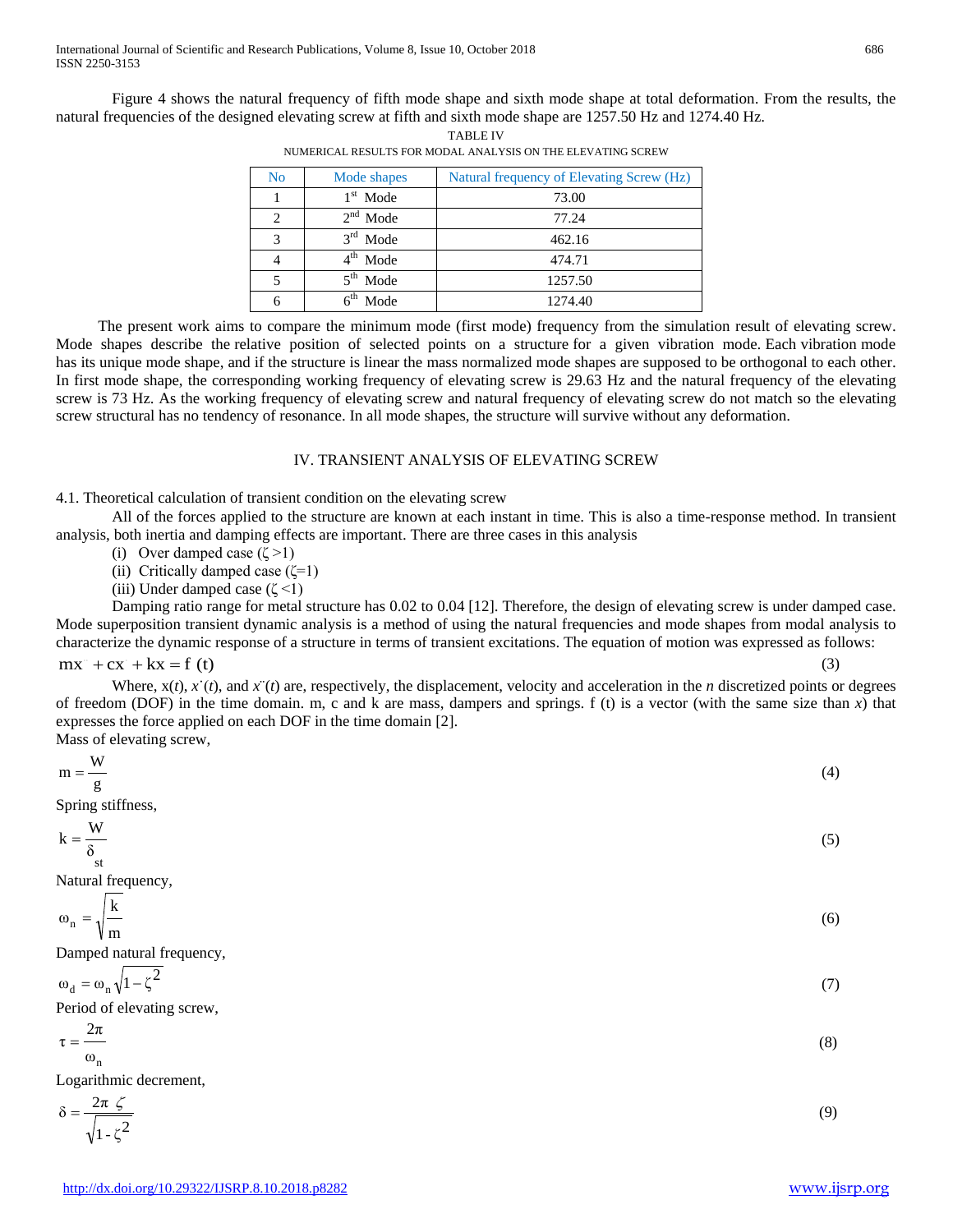International Journal of Scientific and Research Publications, Volume 8, Issue 10, October 2018 687 ISSN 2250-3153

 $\overline{\phantom{0}}$ 

Displacement of elevating screw,

$$
x(t) = \frac{F_0}{k} \left[ 1 - \frac{1}{\sqrt{1 - \xi^2}} e^{-\xi \omega_n t} \cos(\omega_d t - \varphi) \right]
$$
(10)

Velocity of elevating screw,

$$
x^{\circ}(t) = \frac{F_0}{k} \left[ \frac{\xi \omega_n}{\sqrt{1 - \xi^2}} e^{-\xi \omega_n t} \cos(\omega_d t - \varphi) + \frac{\omega_d}{\sqrt{1 - \xi^2}} e^{-\xi \omega_n t} \sin(\omega_d t - \varphi) \right]
$$
(11)

Acceleration of elevating screw,

$$
x^{\infty}(t) = \frac{F_0}{k} \left[ -\frac{\zeta^2 \omega_{n}^2}{\sqrt{1 - \zeta^2}} e^{-\zeta \omega_n t} \cos(\omega_d t - \varphi) - \frac{2\xi \xi_n \omega_d}{\sqrt{1 - \xi^2}} e^{-\zeta \omega_n t} \sin(\omega_d t - \varphi) + \frac{\omega^2 d e^{-\zeta \omega_n t}}{\sqrt{1 - \zeta^2}} \cos(\omega_d t - \varphi) \right]
$$
(12)

MATLAB program

\*\*\*\*\*\*\*\*\*\*\*\*\*\*\*\*\*\*\*\*\*\*\*\*Theoretical Calculation of Transient Condition on the Elevating Screw\*\*\*\*\*\*\*\*\*\*\*\*\*\*\*\*\*\*\*\*\*\*\*\*\*\*\* clc F=60602; % Applied force on the elevating screw n=70; % speed of elevating screw E=210; % young modulus g=9.81; % acceleration due to gravity L=850; % length of screw dm=32.5; % mean diameter of screw zeta=.03 % damping ratio deta=(u\*L\*10^-3\*4)/(pi\*(dm\*10^-3)^2\*E\*10^9)  $m=$ u/g k=u/deta  $wn = sqrt(k/m)$ zwn=zeta\*wn; wd=wn\*sqrt(1-zeta^2) q=sqrt(1-zeta $\alpha$ 2); wd=wn\*sqrt(1-zeta^2); phi=atan(zeta/q) r=zeta^2\*wn^2  $s = wd^2$ v=zeta\*wn\*wd  $t = 0:0.001:4;$  $x=(F/k)^*(1-(1/q))^*\exp(-zwn.*t)*cos(wd.*t-phi))$  $plot(t, x)$  $xlabel('time,(s))$ ylabel('displacement, (m)') title('Response for under damped system') pause t=0:0.001:3.999;  $c=(F/k)*(zwn/q).*exp(-zwn.*t).*cos(wd.*t-ph)+wd.*exp(-zwn.*t).*(1/q).*sin(wd.*t-ph))$ plot(t,c) xlabel('time, (s)') ylabel('velocity, (m/s)') title('Response for under damped system') pause t=0:0.001:3.998; a=(F/k).\*[-(r/q).\*exp(-zwn.\*t).\*cos(wd.\*t-phi)-2\*v.\*exp(-zwn.\*t)\*(1/q).\*sin(wd.\*t-phi)+(s/q).\*exp(-zwn.\*t).\*cos(wd.\*t-phi)] plot(t,a) xlabel('time, (s)') ylabel('acceleration, (m/s^2)') title('Response for under damped system)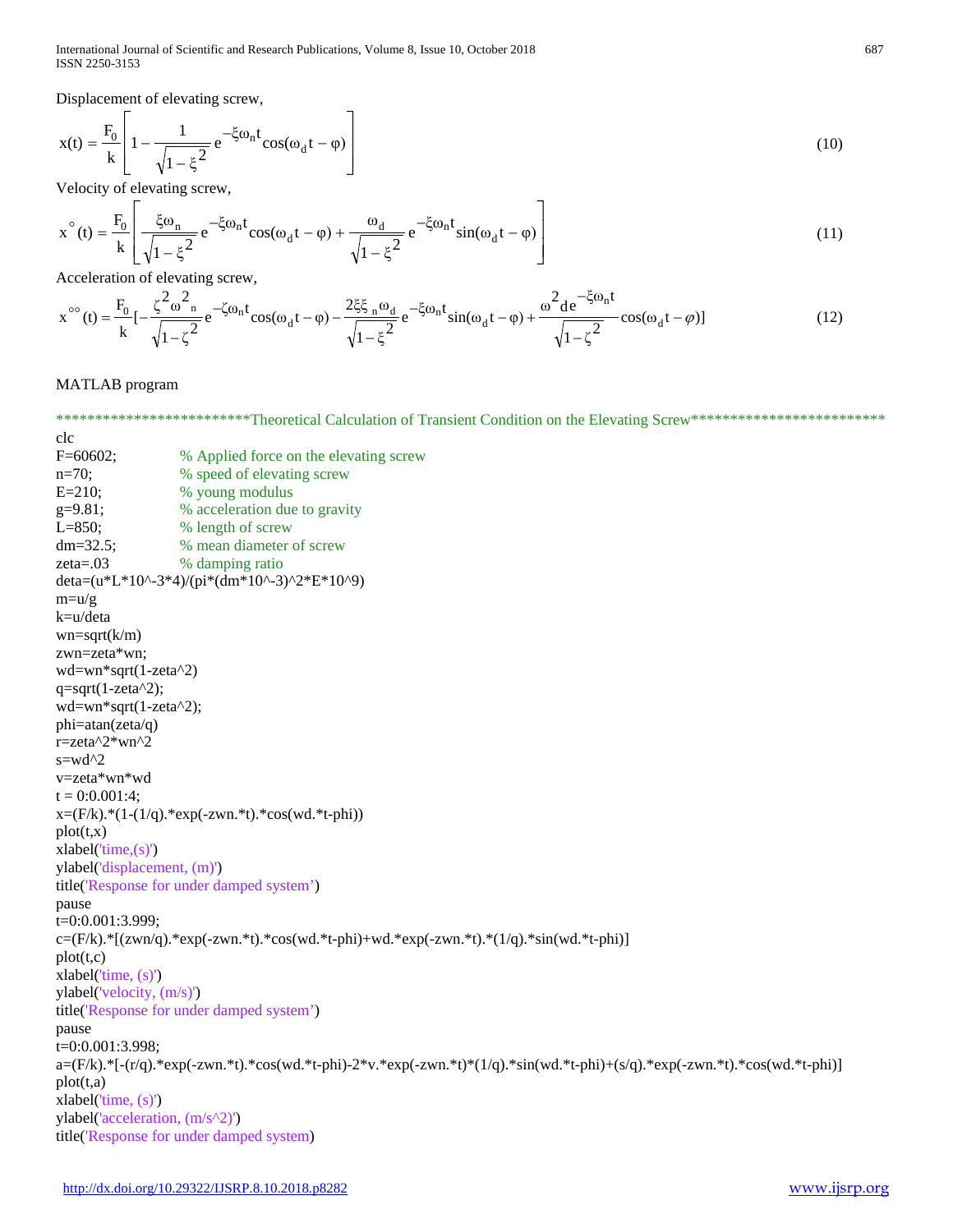International Journal of Scientific and Research Publications, Volume 8, Issue 10, October 2018 688 ISSN 2250-3153



Figure 5.Displacement Versus Time Variation on the Elevating Screw Using MATLAB

Figure 5 shows displacement with time variation on the elevating screw using MATLAB software. The characteristic of displacement presents some oscillations around its balance position which is equal to  $2.99 \times 10^{-4}$  m corresponding to the elementary step displacement of the elevating screw. The distribution of displacement on the elevating screw changes from 0 to 0.7 s. The maximum displacement occurs between 0 s to 0.25 s. The maximum displacement  $5.2 \times 10^{-4}$  m is found during 0 s to 0.25 s. The value of displacement is steadily decreased from 0.26 s to 0.7 s. Displacement is convergence after 0.7 s due to damping effect.



Figure 6.Velocity Versus Time Variation on the Elevating Screw Using MATLAB

Figure 6 describes velocity with time variation in transient calculation using MATLAB software. The elevating screw starts from zero velocity to reach maximum value of 0.045 m/s then it tends to zero value at 4 s where the elevating screw reaching at the rest position. The velocity distribution on the elevating screw changes from 0 to 0.7 s. The maximum velocity occurs between 0 s to 0.25 s. The velocity distribution is gradually decreased from 0.26 s to 0.7 s. The value of velocity is convergence after 0.7 s due to damping effect.



Figure 7.Acceleration Versus Time Variation in Transient Operation Using MATLAB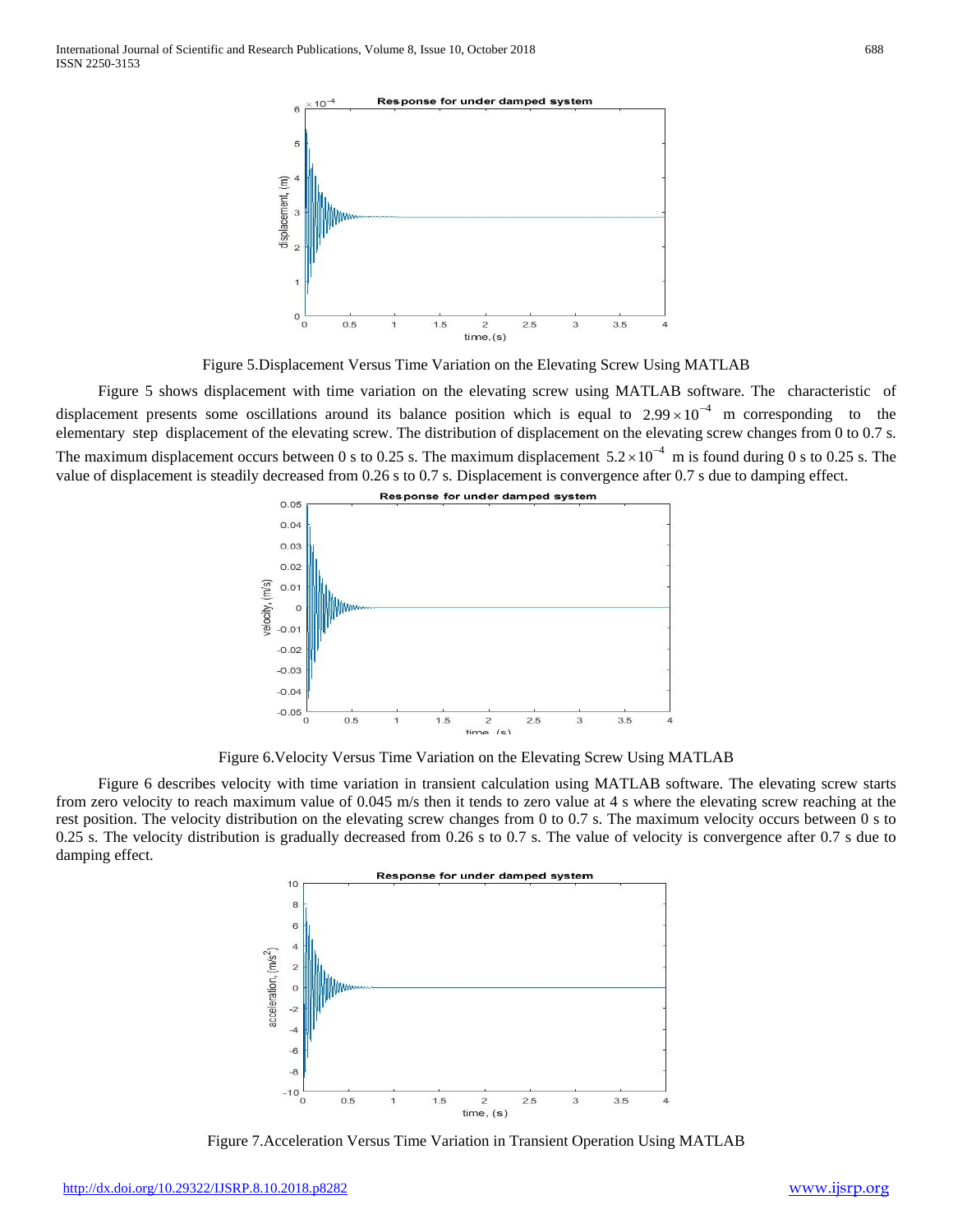International Journal of Scientific and Research Publications, Volume 8, Issue 10, October 2018 689 ISSN 2250-3153

Figure 7 illustrates acceleration with time variation in transient calculation using MATLAB software. The elevating screw starts from zero acceleration to reach maximum value of 8  $\text{m/s}^2$  then it tends to zero value at 4s where the elevating screw reaching at the rest position. The acceleration on the elevating screw changes from 0 to 0.7 s. The maximum displacement occurs between 0 s to 0.25 s. The acceleration of elevating screw is steadily decreased from 0.26 s to 0.7 s. Acceleration of elevating screw is convergence after 0.7 s due to damping effect.

# 2.3.1. **Numerical Results of Transient Structural Analysis on the Elevating Screw**

The transient structural analysis is also called time-history analysis that specifically uses the ANSYS Mechanical solver. This type of analysis is used to determine the dynamic response of a structure under the action of any general time-dependent loads [2]. This type of analysis can also be used to determine the time-varying displacements, velocity and acceleration in a structure as it responds to any transient loads. The time scale of the loading is such that the inertia or damping effects are considered to be important. Table V shows input data used in simulation process.

| No             | Category                  | <b>Input Data</b>           |
|----------------|---------------------------|-----------------------------|
| 1              | Analysis type             | <b>Transient structural</b> |
| 2              | Geometry                  | 3D                          |
| 3              | <b>Material Selection</b> | AISI 1035 steel             |
| $\overline{4}$ | Mesh                      |                             |
|                | Number of elements        | 132880                      |
| 5              | Boundary condition        |                             |
|                | Applied load              | 60602 N                     |
|                | Fixed-Free                | Upper end of screw          |
|                | Total Time                | 4 s                         |
|                | Frequency                 | 29.63 Hz                    |
|                | Damping ratio             | 0.03                        |
| 6              |                           | Displacement                |
|                | Output                    | Velocity                    |
|                |                           | Acceleration                |

TABLE V INPUT DATA USED IN SIMULATION PROCESS

The model of elevating screw is drawn in SOLIDWORKS software and is added to the geometry in ANSYS 17 software. This geometry model is meshed with high smoothing. Meshing is the process in which the mechanism geometry is spatially discretized into elements and nodes. The mesh model is imported to transient structural analysis.



Figure.8. Fixed Support of the Elevating ScrewFigure.9. Force 60.6 kN Applied on the Elevating Screw

For the transient structural analysis in ANSYS, boundary condition is provided in the Figure 8 and 9. The upper end of the screw is applied as fixed support as shown in Figure 8. The input boundary of force 60.6 kN is applied at the mean diameter of the screw as shown in Figure 9. Moreover, other important boundary conditions in transient structural analysis are maximum step end time is 4s, damping ratio 0.03 and frequency 29.63 Hz. Figure 8 and 9 illustrate the primary boundary conditions applied on the elevating screw to be analyzed. The main output transient responses are displacement, velocity and acceleration with time variation.as shown in the following figures: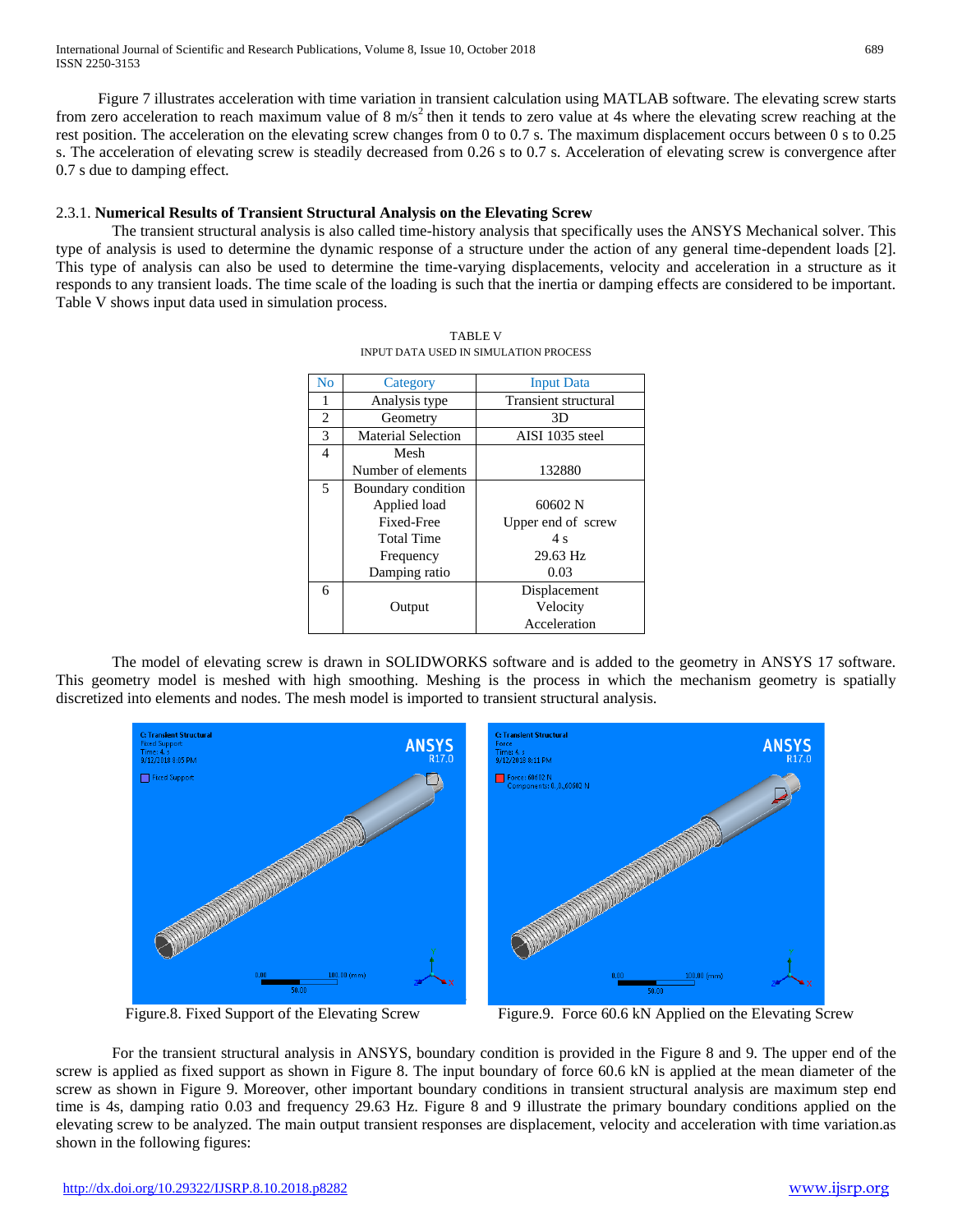

Figure 10. Displacement Versus Time Variation in Transient Analysis using ANSYS software

Figure 10 shows displacement with time variation in transient analysis using ANSYS software. The characteristic of displacement presents some oscillations around its balance position which is equal to 2.8  $\times 10^{-4}$  m corresponding to the elementary step displacement of the elevating screw. The displacement excitation was expected to generate the correct response spectra because ANSYS requires a displacement time history to generate it. The distribution of displacement on the elevating screw changes from 0 to 0.7 s. The maximum displacement is found between 0 s to 0.25 s. The maximum displacement  $3.9 \times 10^{-4}$  m is found from 0 s to 0.25 s. The value of displacement is gradually decreased from 0.26 s to 0.6 s. Displacement is convergence after 0.6 s due to damping effect.



Figure 11.Velocity Versus Time Variation in Transient Analysis using ANSYS software

Figure 11 describes velocity with time variation in transient analysis using ANSYS software. The moving part starts from the zero velocity to reach a maximum of 0.035 m/s then it tends to the zero value at total time 4 s where the elevating screw reaching the rest position. The velocity distribution on the elevating screw changes from 0 to 0.6 s. The maximum velocity occurs between 0 s to 0.25 s. The velocity distribution is gradually decreased from 0.26 s to 0.6 s. The value of velocity is convergence after 0.6 s due to damping effect.



Figure 12 .Acceleration Versus Time Variation on the Elevating Screw m using ANSYS software